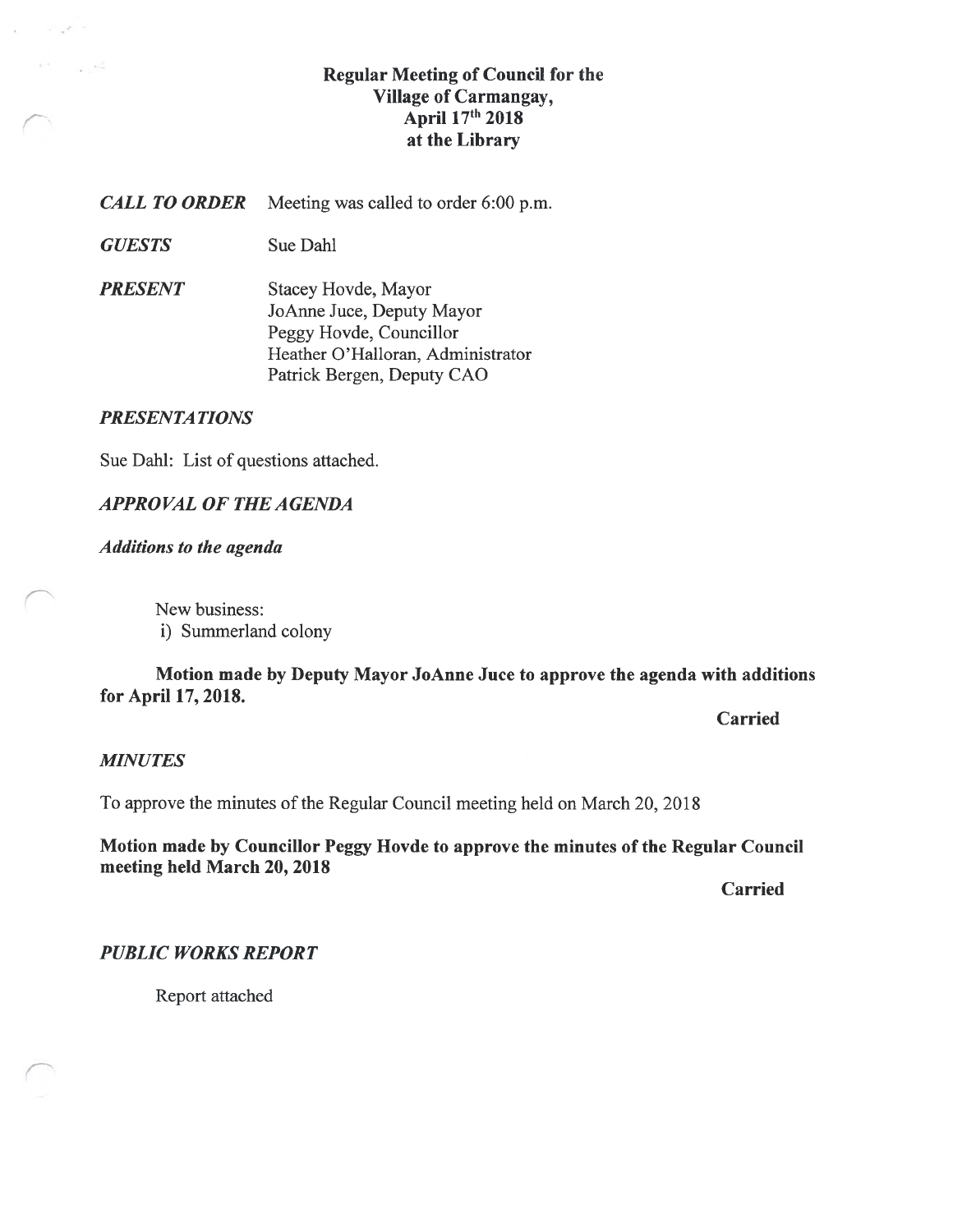Regular Council Meeting April 17, 2018 Page 2

#### OLD BUSINESS

 $\sim$ 

a) Update on Wi-Fiber contaract. Heather and Patrick have not completed this task. We understand council's concern is that the water tower not be over used.

b) Updated service agreement was emailed to the Lions and we are waiting for their approval of the document.

#### ADMINISTRATOR REPORT

Report attached.

#### FINANCIAL REPORTS

Approval of accounts payable for March 2018. Approval of monthly statement for March 2018.

# Motion made by Councillor Peggy Hovde to accept the financial reports for March 2018. Carried

#### **NEW BUSINESS**

a) Council has asked administration to contact Volker Stevin to explore the possibility of them plowing into the village further than the train tracks and what the cost would be for that service. The hope would be that they would come in and clear Pacific Avenue and Carman Street.

b) Council would like administration to see if there is a grant available to re-paint the water tower.

c) Request for decision -Computer System Purchase.

#### Motion made by Deputy Mayor JoAnne Juce to proceed with Computer System Purchase.

Carried

d) Request for decision — 2018 Operating Budget.

Motion made by Mayor Stacey Hovde to accept the 2018 Operating Budget.

Carried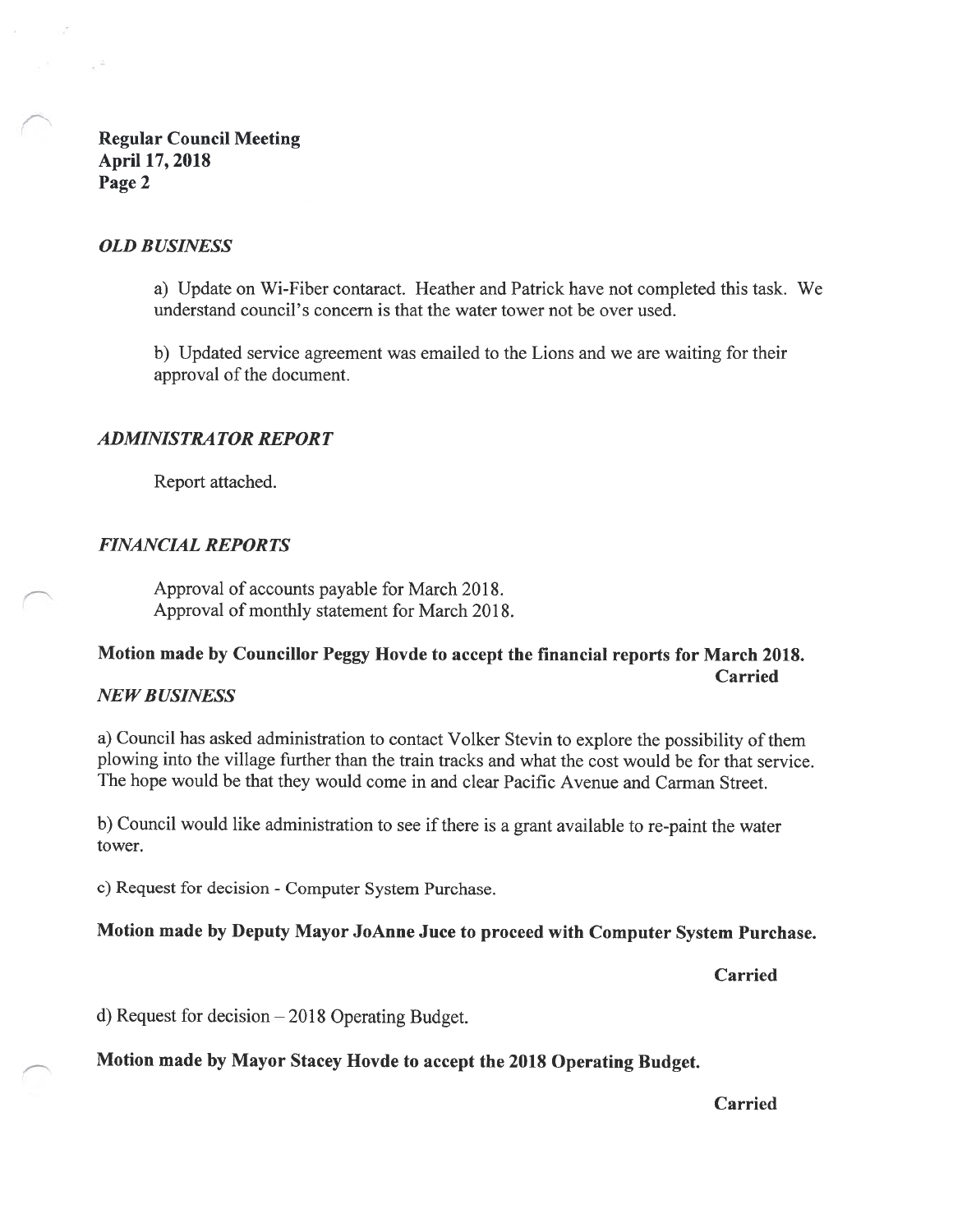#### Page 3

#### Regular Council Meeting April 17, 2018 Page 3

e) Report on Emergency Management Training. See attached.

f) Update on fire hail. As previously discussed the Lions are willing to do <sup>a</sup> <sup>p</sup>lexi <sup>g</sup>lass window/door as well as <sup>a</sup> man door at the rear of the building which would allow viewing of the fire hail interior. An update will need to happen where the lighting is concerned. Gutters will also need to be added to the structure. There will also need to be <sup>a</sup> discussion as to who should look after the artifacts. Administration is to send <sup>a</sup> letter to The Historical Society asking for an accounting of expenditures for insurance purposes. As well Administration will contact Stuart Larsen to see if it is possible to change how the water drains off of the new fire hail roof.

### Motion by Mayor Stacey Hovde to send letters.

Carried

g) Update on Teepee Rings Park. Deputy Mayor JoAnne Juce has found out the park is approximately 4.5 acres in size. There has been some discussion about <sup>a</sup> group starting up that would be able to clean the site as well as preserving the heritage of the site.

h) Bylaw to dissolve the Adhoc Committee. The Adhoc Committee does not need to be dissolved as it could be used for future projects.

i) Summerland Colony Application. An application has been sent to Vulcan County to apply for <sup>a</sup> permit for their out buildings. Meeting to be held at the Vuican County Office April 12/18 at 9:00am. No further appeals can be submitted to the NRCB. Mayor Stacey Hovde will be submitting <sup>a</sup> letter to Vulcan County MPC. See attached letter.

# Motion made by Deputy Mayor JoAnne Juce for Mayor Stacey Hovde to presen<sup>t</sup> the ]etter to Vulcan County MPC.

Carried

#### REPORTS

a) ORRSC No Meeting

#### b) MARQUIS

Financial challenges are being experienced by both the Peter Dawson Lodge as well as the units in the outlying communities. With the suppor<sup>t</sup> of both the Town of Vulcan and Vulcan County the Marquis will be investigating other senior types of establishments. At the presen<sup>t</sup> time the Peter Dawson Lodge is <sup>a</sup> level <sup>2</sup> facility. There has been some discussion to add level <sup>3</sup> and <sup>4</sup> care options. If <sup>a</sup> new facility were to be built municipalities would see their requisitions quadruple.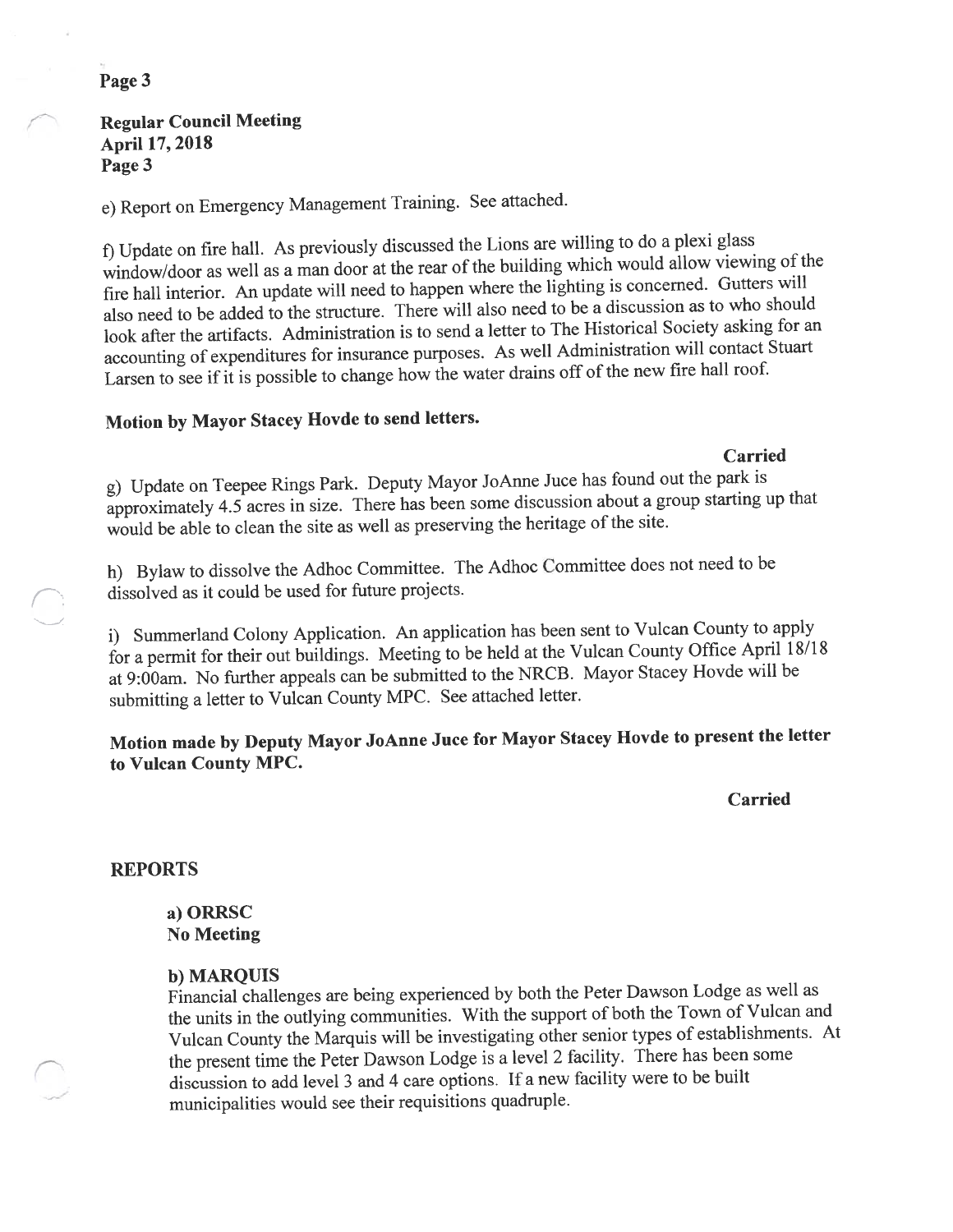#### Regular Council Meeting April 17, 2018 Page 4

## c) VULCAN DISTRICT SOLID WASTE

Meeting cancelled no quorum.

# d) CARMANGAY AND DISTRICT LIBRARY BOARD

Nothing to report. The next library meeting will be held on May 1/18

## e) SUBDIVISION APPEAL BOARD

No report

#### 1) FCSS

The demand for hampers continues to grow. The food bank is working with food Bank Canada. Attendance is up at the youth centre. FCSS operations are on budget.

#### g) HALL BOARD

Next community meeting will be April 30/18 at 7:00 pm at the United Church.

#### h) SOUTHGROW

No Meeting.

# i) TWIN VALLEY REGIONAL WATER COMMISSION

Audit report has been completed and everything looks good. Due to the excellent water Quality the need for chemicals has been greatly reduced and <sup>a</sup> savings of approximately \$12000.00 has been realized.

# j) MAYORS AND REEVES OF SOUTHWEST ALBERTA Unable to attend.

# k) HISTORICAL SOCIETY

No meeting.

#### 1) Chinook Arch

Review of the audited financial statements and budget. Revenue and expenses are in line. Reserves were used to do <sup>a</sup> technical upgrade with <sup>a</sup> new server. <sup>A</sup> marketing director has been hired and smaller libraries may have the chance to use those services. There continues to be <sup>a</sup> foucus on digital literacy.

### m) Rec Board

No meeting.